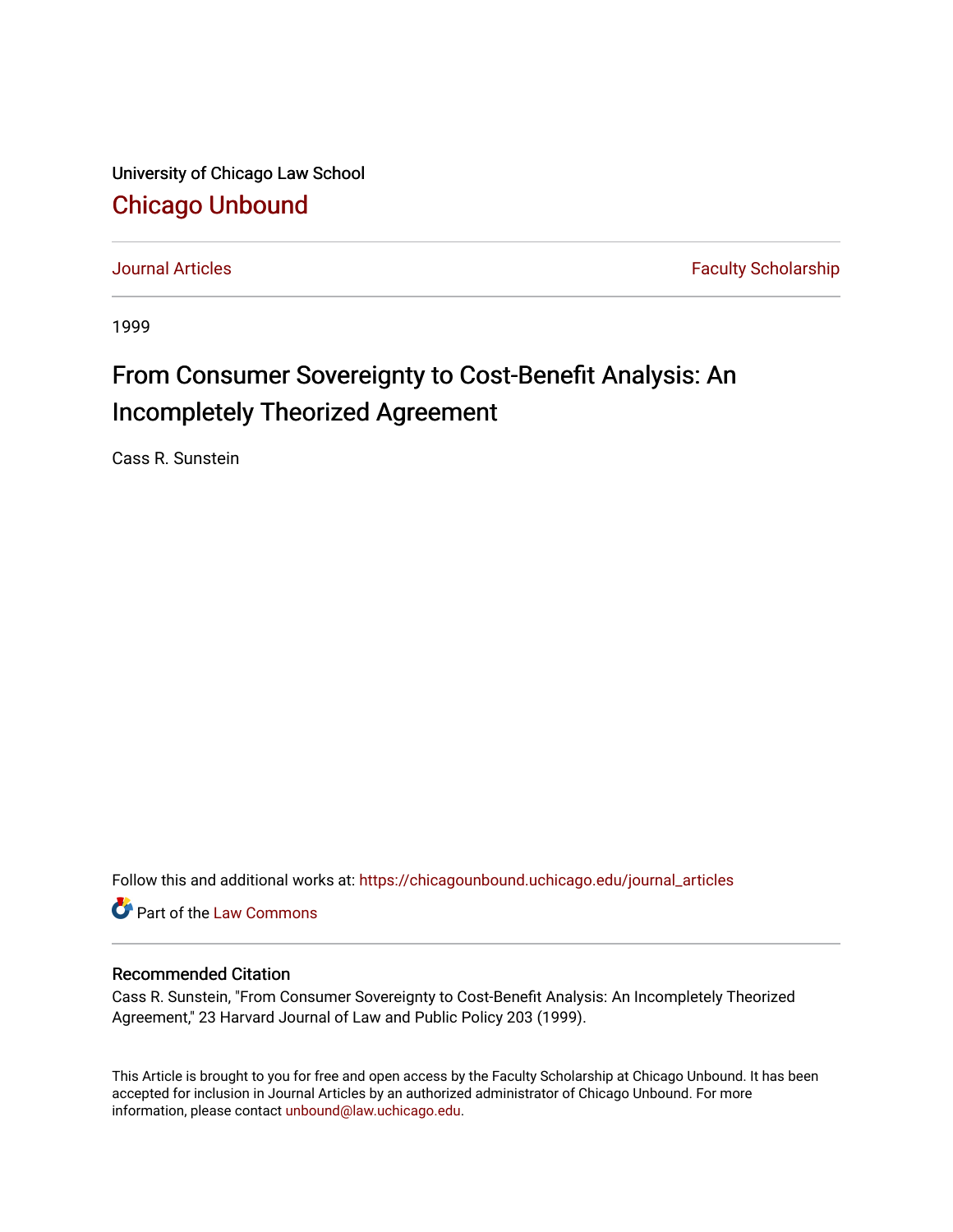# FROM CONSUMER SOVEREIGNTY TO COST-BENEFIT ANALYSIS: AN INCOMPLETELY **THEORIZED AGREEMENT?**

#### CASS R. SUNSTEIN\*

For far too long, American debates about regulatory policy have been caught between two unproductive poles. On the one side are the defenders of regulatory policies characteristic of the early 1970s-favoring a kind of absolutism with respect to safety, skeptical about tradeoffs, dismissive of claims made by "business." On the other side are the "consumer sovereignty" voices of the early 1980s, claiming that consumers generally "know best," and that market arrangements are sufficient for purposes of promoting citizen welfare. The debate between the two sides often seems blocked, not least in Congress, which has had an extremely difficult time in directing agencies to pursue any particular course and which often shuttles back and forth between absolutism and an open-ended plea for "balancing."'

The problem with the absolutist regulatory approach should be obvious: it makes no sense to spend a great deal of money when the benefits of expenditures are very low, especially in light of the fact that regulatory expenditures are often borne not by "business," but by employees and consumers. But there are problems with the ideal of "consumer sovereignty" as well. Frequently consumers lack relevant information, and even when they have the facts, they may display bounded rationality.<sup>2</sup> In any case, the American tradition is one of

<sup>&</sup>quot;Karl N. Llewellyn Distinguished Service Professor, University of Chicago Law School. This essay draws on a more detailed discussion found in Cass R. Sunstein, *Cognition and Cost-Benefit Analysis, 29* **J. LEGAL STUD.** (forthcoming 2000). This essay is a revised version of oral remarks presented at the Federalist Society Eighteenth Annual Student Symposium at The University of Chicago Law School on April **9-10,1999.**

**<sup>1.</sup>** I explore the evolution of this debate in **CASS** R. **SUNSTEIN,** *Congress, Constitutional Moments, and the Cost-Benefit State, in* FREE MARKETS **AND SOCIAL JUSTICE** 348-83 **(1997).**

**<sup>2.</sup>** *See* Christine **Jolls** et al., *A Behavioral Approach to Law and Economics,* **50 STAN.** L. REV. 1471, **1477 (1998)** ("Bounded rationality **...** refers to the obvious fact that human cognitive abilities are not infinite. We have **limited** computational skills and seriously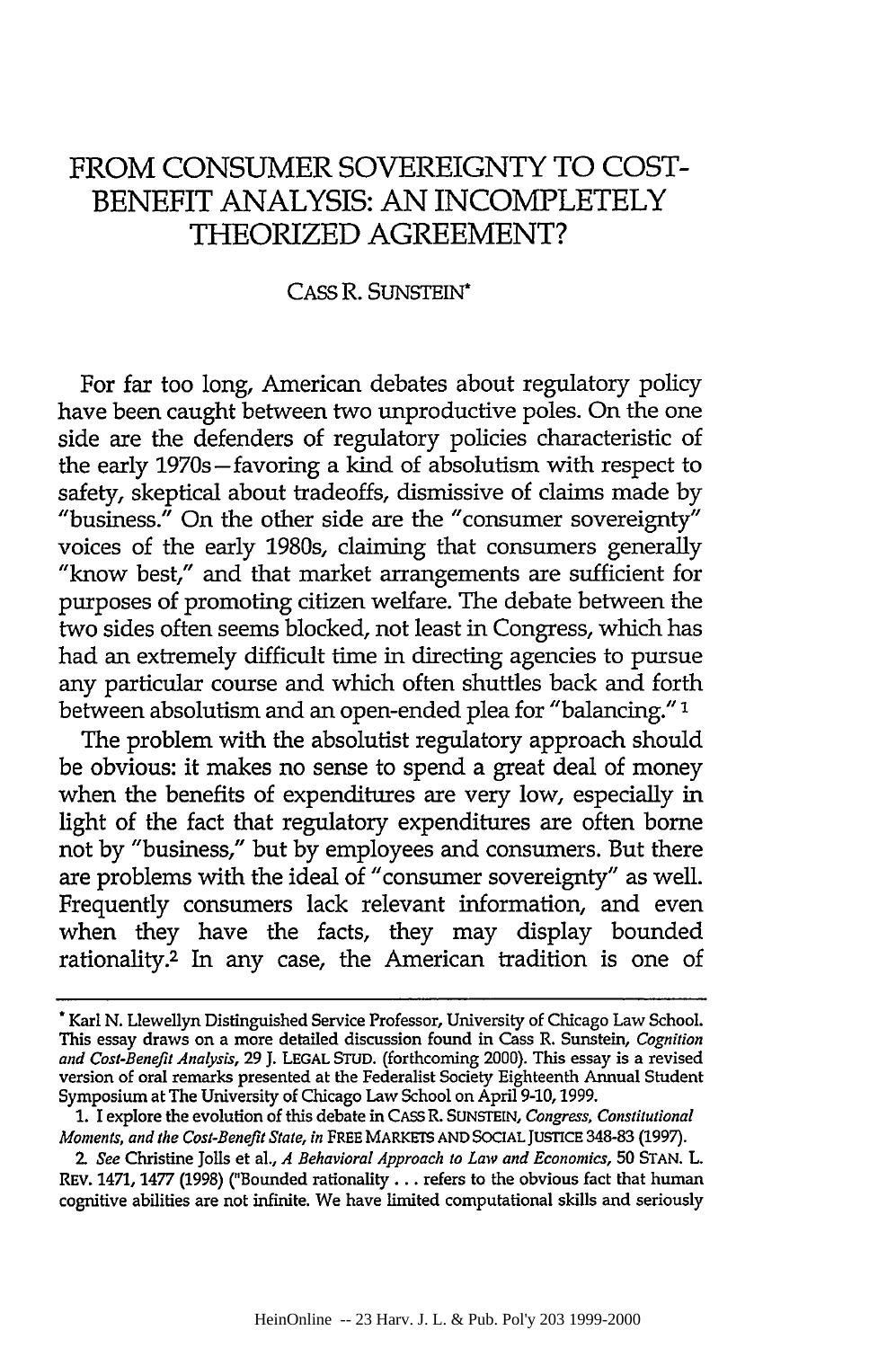popular sovereignty, not "consumer sovereignty." Despite its appeal in some contexts, the latter ideal is a distortion, almost a parody, of founding ideals, and it involves deliberative selfgovernment, not consumer choices.3

204

In this essay I suggest that the debate over regulatory policy is most sensibly treated as a debate over the nature of costbenefit analysis. We should be able to make a great deal of progress if we shift from the contested and often implausible idea of consumer sovereignty and agree that some form of costbenefit analysis is the appropriate basis for regulatory policy. We may accept this proposition without necessarily agreeing with the most controversial economic claims about the nature of valuation or "willingness to pay." The best argument for cost-benefit analysis is offered not on the ground that government should be seen as a kind of machine for aggregating private preferences, but with the thought that some form of cost-benefit balancing is both inevitable and desirable. It is possible to debate how relevant values should be quantified, and I offer some brief suggestions on that topic here. My basic submission, for present purposes, is only that a great deal of progress can come from a shift away from the deep theoretical waters to more confined debates about hownot whether-to undertake cost-benefit balancing.

#### I. INCOMPLETE THEORIZATION

Often it is possible to resolve hard questions of law and policy without resolving deeply contested issues about justice, democracy, or the appropriate aims of the state.<sup>4</sup> Often it is possible to obtain an incompletely theorized agreement on a social practice and even on the social or legal specification of the practice. In many areas of law and public policy, people can reach closure about what to do despite their disagreement or

flawed memories."). This notion originates in Herbert A. Simon, *A Behavioral Model of Rational Choice,* 69 Q. J. **ECON. 99, 99-101 (1955).**

*<sup>3.</sup> See* **THE** FEDERALIST **No. 10 Games Madison).** *See generally* **JOSEPH M. BESSETIE, THE** MILD VOICE **OF REASON:** DELIBERATIVE **DEMOCRACY AND AMERICAN NATIONAL GOVERNMENT (1994)** (arguing **that the** Framers sought **to** produce a system **of** republican self-government partly because **of** a judgment that political deliberation **can** be best promoted through a representative system).

<sup>4.</sup> *See generally* **CASS** R. **SUNSTEIN, LEGAL REASONING AND** POLITICAL CONFLICT **(1996); CASS** R. **SUNSTEIN, ONE CASE AT A** TIME **(1999).**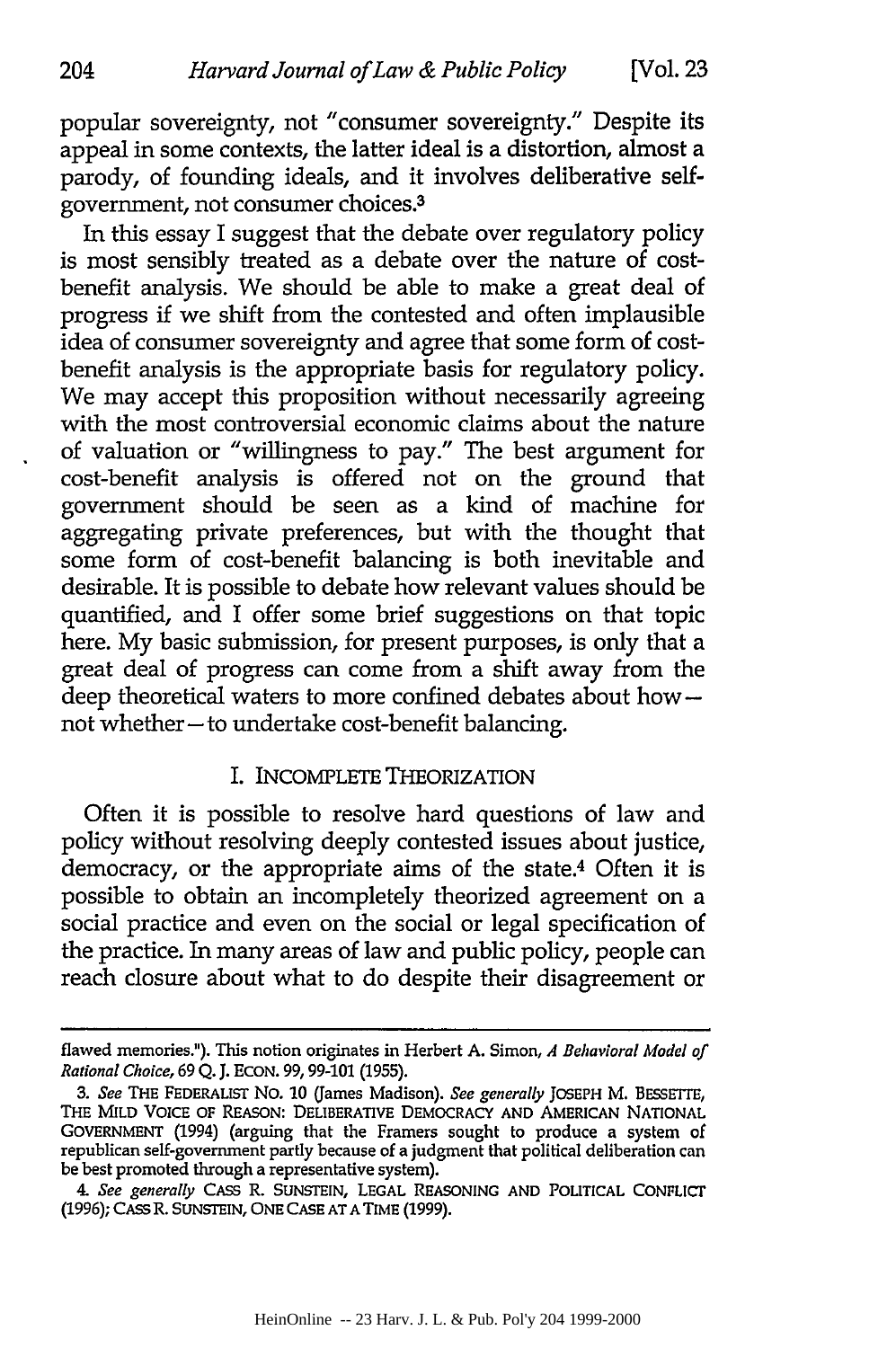uncertainty about why, exactly, they ought to do it. Whether they are utilitarians or retributivists, people who disagree about the purposes of the criminal law can agree that rape and murder should be punished and punished more severely than theft and trespass. People can support an Endangered Species Act amidst disagreement about whether the protection of endangered species is desirable for theological reasons, or because of the rights of animals, plants, and species, or because of the value of animals, plants, and species for human beings. A great advantage of incompletely theorized agreements is that they allow people of diverse views to live together on mutually advantageous terms. A greater advantage is that they allow people of diverse views to show one another a high degree of both humility and mutual respect.

I believe that an incompletely theorized agreement is possible here; at least achieving such an agreement should be the goal of those attempting to improve the operation of the system of regulatory protection and to understand the uses of cost-benefit analysis in regulatory policy. To be sure, it would be difficult to obtain agreement on the view (which seems implausible to me) that all questions of regulatory policy should be resolved by asking how much people are willing to pay for various social goods. Often people lack important information; sometimes they are quasi-rational.5 There is also a difference between the judgments people make as consumers and those that they make as citizens, and sometimes the latter deserve to prevail.<sup>6</sup>

But my basic claims here are (1) that whatever their theoretical disagreements, it should be possible for diverse, reasonable people to agree on presumptive floors and ceilings for regulatory expenditures and (2) that the presumptions can do a great deal of useful work for policymaking and for law. In short, a great deal can be done without confronting the hardest theoretical questions raised by contentious specifications of cost-benefit analysis.

*<sup>5.</sup> See generally* RICHARD H. THALER, **QUASI-RATIONAL ECONOMICS** (1991). The term "quasi-rational" refers to the fact that people's actual behavior departs from that of the "rational actor" posited by many economic models.

*<sup>6.</sup> See* **SUNSTEIN,** *supra* note 1, at 13-69.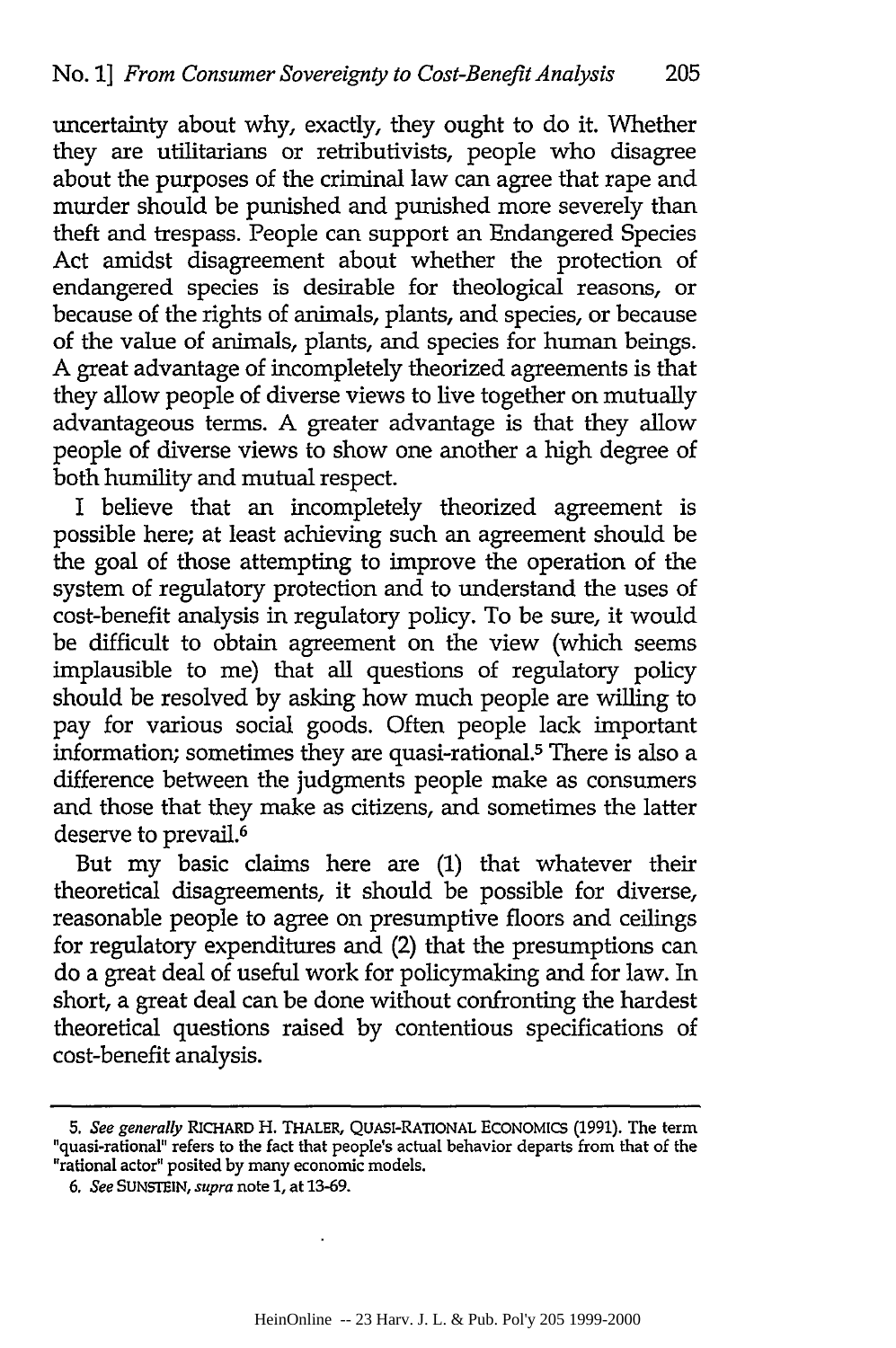An obvious question here is: Who could join this incompletely theorized agreement? My principal claim is that the agreement can be joined by most of those who accept and those who doubt the idea that private willingness to pay is the appropriate foundation for regulatory policy. Thus, there is room here for deliberative democrats who emphasize the need for government to reflect on private preferences, rather than simply to translate them into law.<sup>7</sup>  $\hat{A}$  prime purpose of the approach is to ensure more in the way of reflection; cost-benefit analysis, as understood here, is a guarantee of greater deliberation, not an obstacle to it. Nor is the approach rigid. Under the proposed approach, agencies have the authority to abandon the floors and ceilings if there is reason for them to do so. If, for example, agencies want to spend a great deal to protect African-American children from a risk disproportionately faced by them, they are entitled to do so, as long as they explain that this is what they are doing.

#### II. EIGHT PROPOSITIONS

Here, then, are eight brief propositions, offered in the hope that they might attract support from diverse theoretical standpoints. I offer these as a tentative starting point for the effort to anchor cost-benefit analysis in an incompletely theorized agreement about regulatory policies.<sup>8</sup>

*1. Agencies should identify the advantages and disadvantages of proposed courses of action and also attempt to quantify the relevant effects to the extent that this is possible.* When quantification is not possible, agencies should discuss the relevant effects in qualitative terms and also specify a range of plausible outcomes *(e.g.,* annual savings of between 150 and 300 lives or savings of between \$100 million and \$300 million, depending on the rate of technological change). The very decision to specify effects should improve the decisionmaking process and

**<sup>7.</sup>** *See* ELIZABETH **ANDERSON, VALUE IN ETHICS AND ECONOMICS (1993);** Herman B. Leonard **&** Richard **J.** Zeckhauser, *Cost-Benefit Analysis Applied to Risks: Its Philosophy and Legitimacy, in* VALUES AT RISK 3145 (Douglas Maclean ed., 1986).

<sup>8.</sup> More detailed discussion can be found in Cass R. Sunstein, *Cognition and Cost-Benefit Analysis,* 29 J. **LEGAL** STUD. (forthcoming 2000).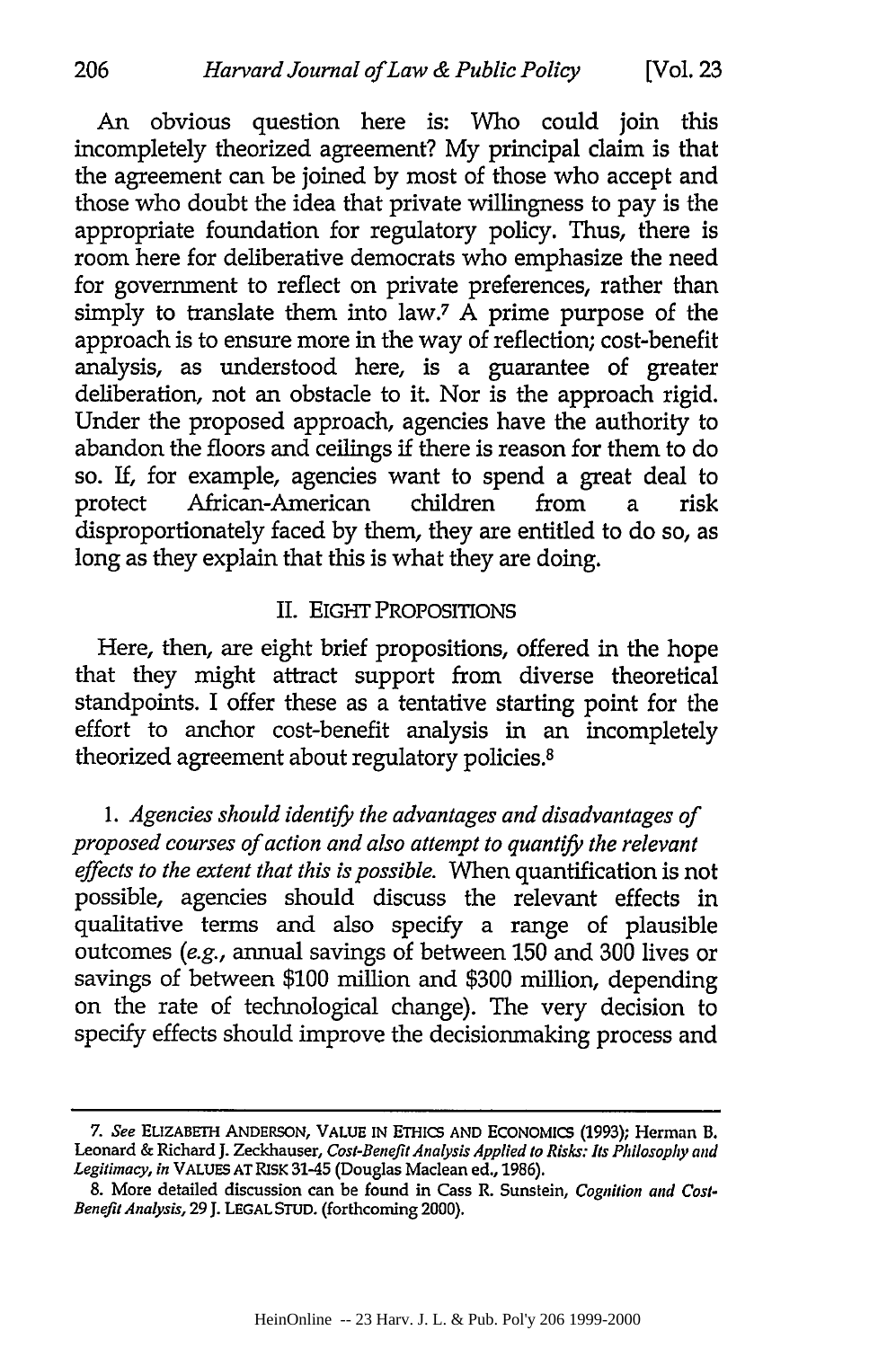also make the democratic process work better by giving the public a sense of the stakes.

# *2. The quantitative description should supplement rather than displace a qualitative description of relevant effects.* Both

qualitative and quantitative analyses should be provided. The qualitative description should give a concrete sense of who is helped and who is hurt-for example, whether the regulation will lead to lost jobs, higher prices, more poverty, and so forth. Where the only possible information is speculative, this should be noted, along with the most reasonable speculations. Here, too, the goal is to improve the democratic process by giving people, in government and outside of it, a chance to understand the likely effects of regulation and nonregulation.

# *3. Agencies should attempt to convert nonmonetary values (including, for example, lives saved, health gains, and aesthetic*

*values) into dollar equivalents.* This point does not suggest that a statistical life and \$5 million, for example, are the same thing, but it aims to promote coherence and uniformity and to ensure the sensible setting of priorities. There is nothing magical or rigid about any particular dollar equivalents; the conversion is simply a pragmatic tool to guide analysis and to allow informed comparisons. Economists have attempted to estimate the amount that people are "willing to pay" to save a statistical life, with a range of between \$3 million and \$10 million.9 These studies are controversial, but at least they provide a start. In addition, the same range of numbers seems to be the median on the government's cost-per-life-saved charts.<sup>10</sup>

If \$5 million seems too high, or too low, the question should be the following: on what basis might an alternative number be chosen? Note here that any monetary values are intended as presumptive, not conclusive (see proposition 5 below).

*<sup>9.</sup> See* **W.** KIP Viscusi, **FATAL** TRADEOFFS: **PUBLIC AND** PRIVATE RESPONSIBILITIES FOR RISK 34-74 **(1992);** W. Kip Viscusi, *Regulating the Regulators,* **63 U.** CHI. L. REV. 1423, 1430-36 **(1996).**

**<sup>10.</sup>** *See* **STEPHEN** BREYER, BREAKING THE Vicious CIRcLE: TOWARD EFFECTIVE RISK **REGULATION 24-27 (1993).**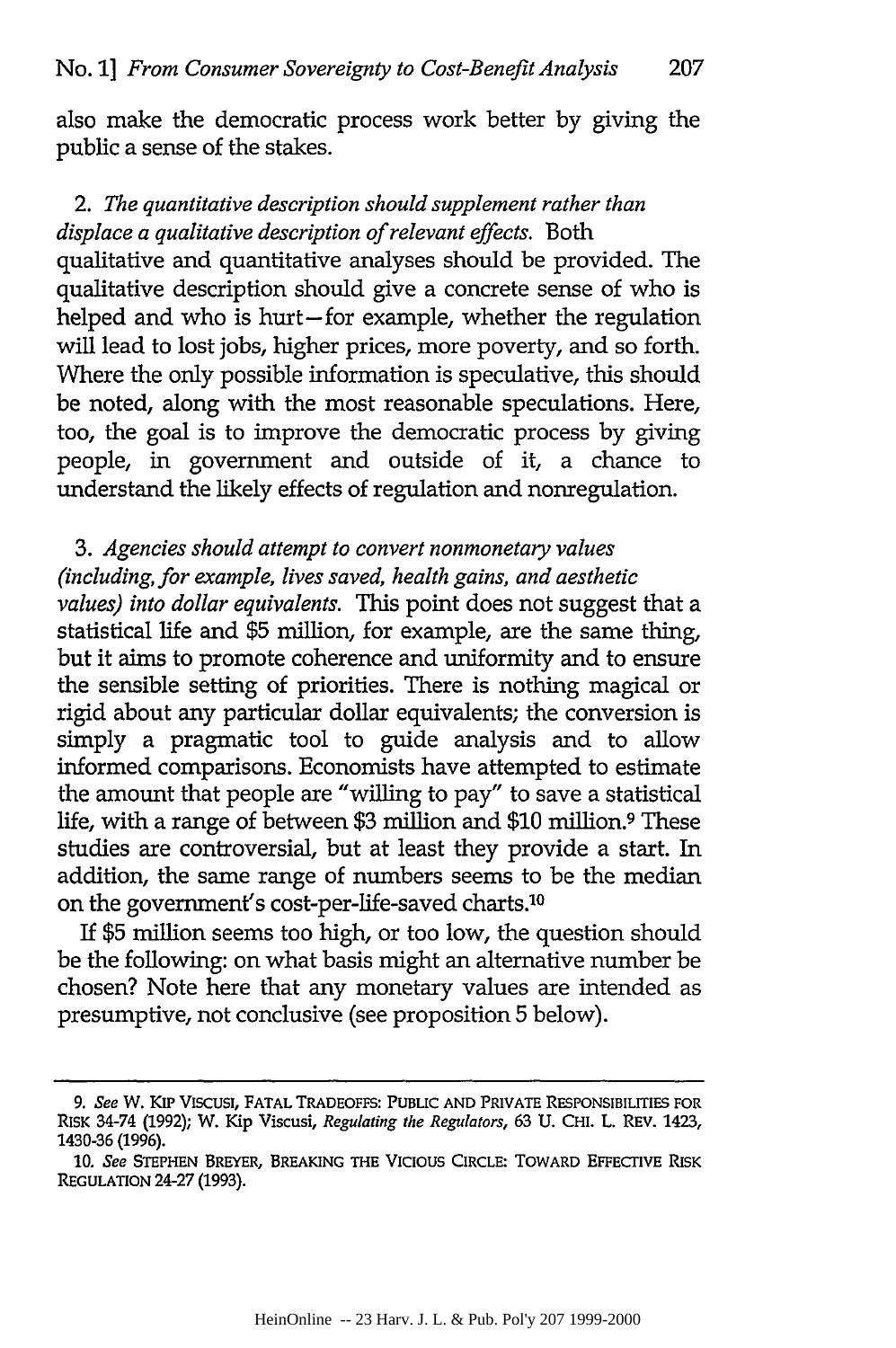*4. Agencies entrusted with valuing life and health should be controlled, by statute or Executive order, via presumptive floors and ceilings.* For example, a statute might say that a statistical life will ordinarily be valued at no less than \$2 million and no more than **\$10** million. Evidence of worker and consumer behavior, suggesting a valuation of between \$5 million and \$7 million per statistical life saved, is relevant here. The Office of Management and Budget should move in the direction of establishing presumptive floors and ceilings for various regulatory benefits. If an agency is going to spend, for example, no more than \$500,000 per life saved, or more than \$20 million, it should have to explain its decision.

*5. Agencies should be permitted to adjust the ceilings and floors, or to choose a low or high end of the range, on the basis of a publicly articulated and reasonable judgment that such an adjustment or such a choice is desirable.* To avoid unnecessary controversy, and what would reasonably be seen as injustice, there should be no adjustments downwards for poor people. In other words, the fact that poor people are willing to spend less to protect their own lives (because they are poor) should not call for a correspondingly lower expenditure by the government.

*6. Agencies should be permitted to make adjustments on the basis of a reasonable assessment of various qualitative factors, such as whether the risk is faced voluntarily, is controllable, is dreaded, is potentially catastrophic, and is equitably distributed."* For example, they might add a pain and suffering annual premium or increase the level of expenditure because children are disproportionately affected or because the victims are members of a disadvantaged group. To the extent possible, they should

**<sup>11.</sup>** To understand why these factors, in particular, matter to consumers, see HOWARD MARGOLIS, DEALING wITH RISK (1996); Paul Slovic et al., *Regulation of Risk: A Psychological Perspective, in* REGULATORY POLICY AND **ThE** SOCIAL SCIENCES 241 (Roger G. Noll, ed., 1985). *See also* Robin Gregory & Robert Mendelsohn, *Perceived Risk, Dread and Benefits,* 13 RISK ANALYSIS 259 **(1993)** (using regression techniques to identify the major explanatory variables for lay people's risk perceptions and finding, among other things that people care about whether the risk has immediate or latent effects, whether it will affect future generations, and whether its effects are catastrophic or diffuse).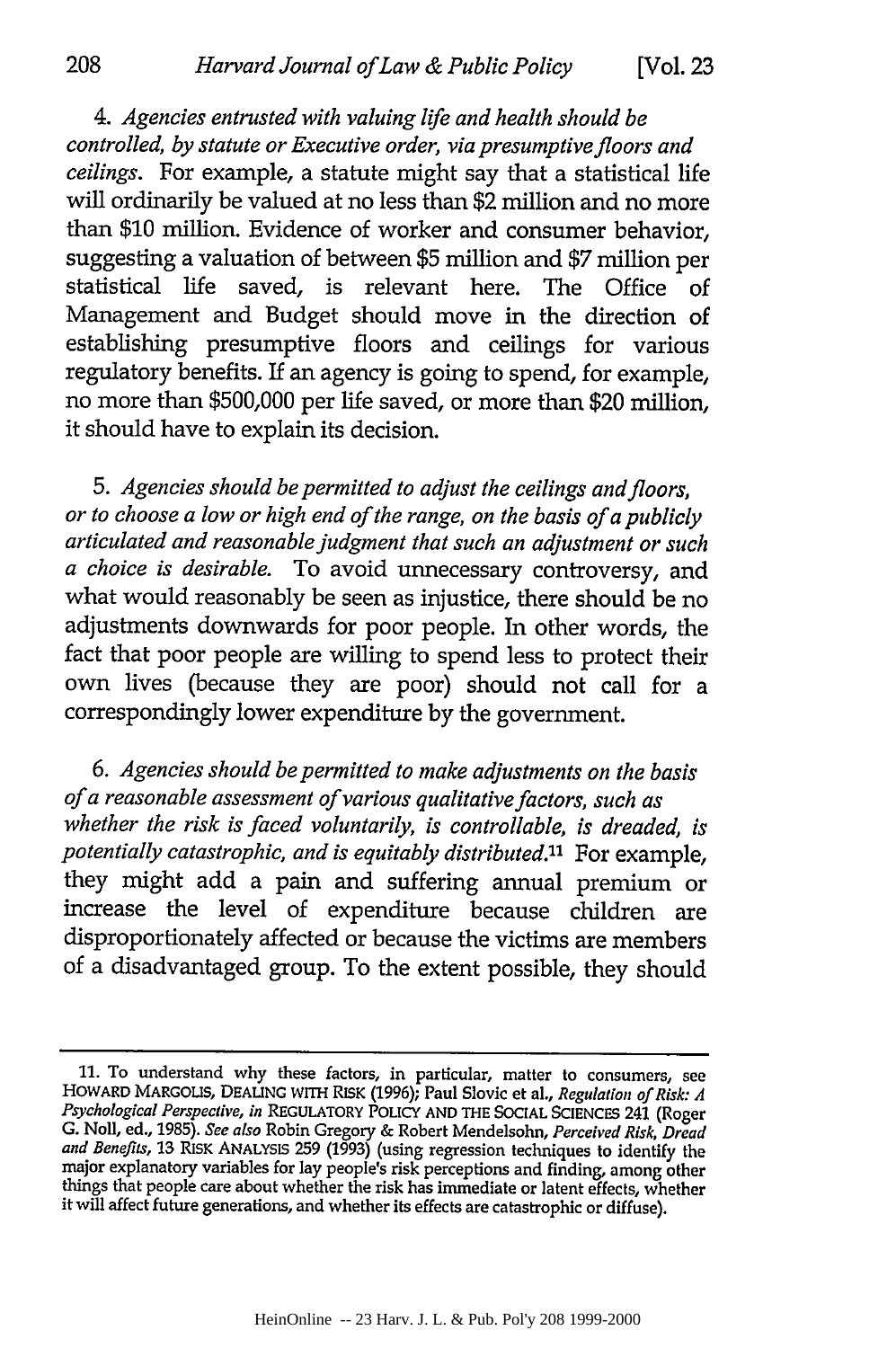be precise about the nature of, and grounds for, the relevant adjustments.

*7. The appropriate response to excessive socialfears not based on evidence and to related ripple effects, is education and reassurance rather than increased regulation.* Sometimes public concern about certain risks is general and intense, even though the concern is not merited by the facts.12 The best response is educational, but if education and reassurance fail, increased regulation may be defensible as a way of providing a kind of reassurance.

*8. Unless the statute requires otherwise, judicial review of risk regulation should require a general showing that regulation has produced more good than harm on a reasonable view about valuation of both benefits and costs.* On this view, courts should generally require agencies to generate and to adhere to ceilings and floors, but they should also allow agencies to depart from conventional numbers (by, for example, valuing a life at less than \$1 million or more than \$10 million) if and only if the agency has given a reasonable explanation of why it has done **SO.**

#### III. CONCLUSION

For the last thirty years, debates over regulatory policy, and protection of consumers, have been blocked unnecessarily by intransigence, sloganeering, and conflict. "Absolutism" makes no sense; the question is always what will be gained and what will be lost (though of course we might disagree about how to answer that question). The idea of "consumer sovereignty" is too contestable and too vulnerable to be challenged by those who stress limited information, bounded rationality, and the difference between the decisions people make as citizens and those they make as consumers.

<sup>1</sup>M *See* Timur Kuran & Cass R. Sunstein, *Availability Cascades and Risk Regulation,* 51 **STAN.** L. REV. 683, 691-703 (1999) (discussing examples of widespread and intense, but ultimately unwarranted, public concern over events such as Love Canal and the use of the pesticide Alar on apples).